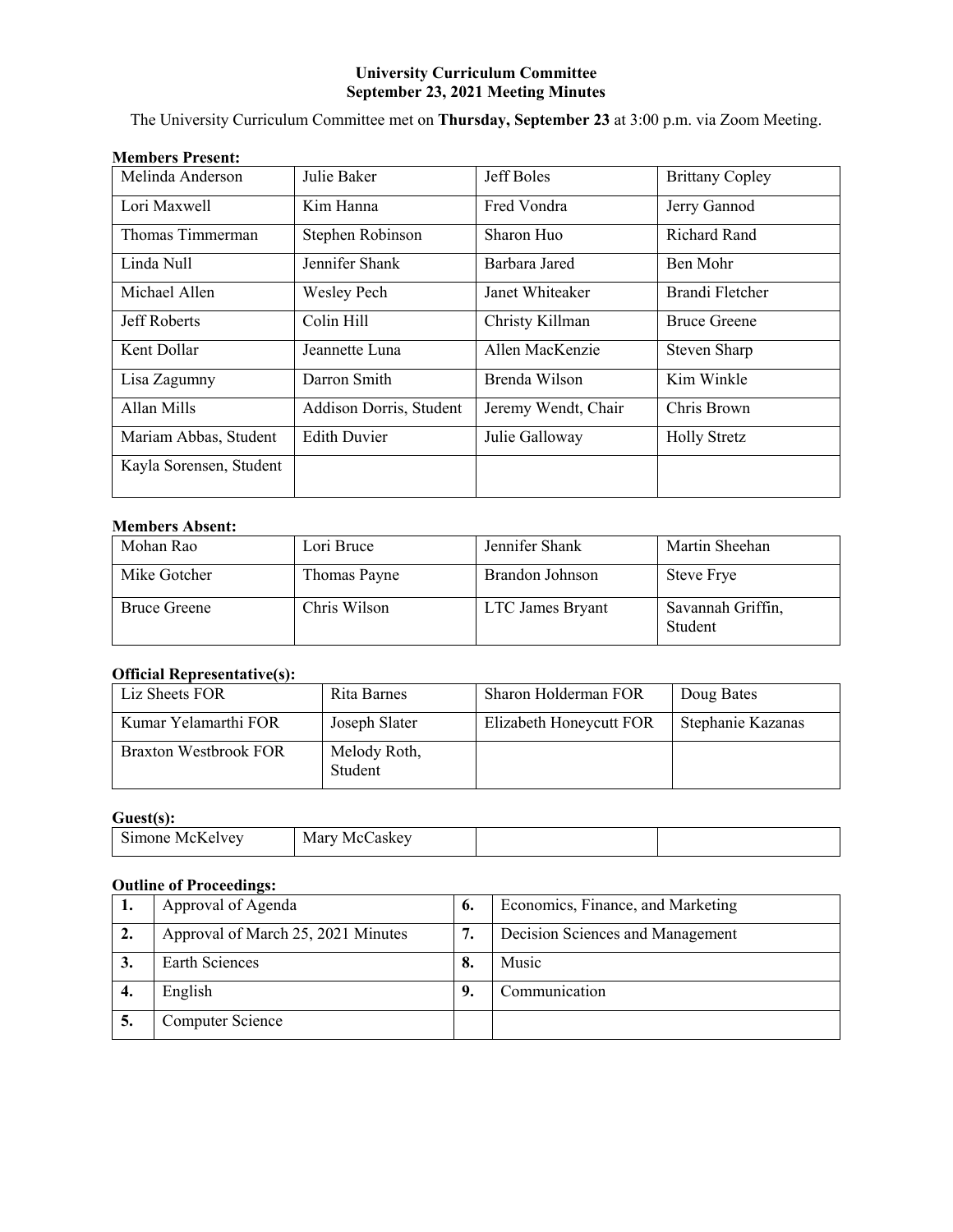#### Proceedings:

Perceiving a quorum, Dr. Jeremy Wendt, Chair of Committee, called the meeting to order at 3:00pm via Zoom.

#### **1. Approval of agenda**

**Motion to approve**. Lisa Zagumny **Second**. Christy Killman **Vote.** Motion carried.

# **2. Approval of minutes, March 25, 2021**

**Motion to approve**. Lisa Zagumny **Second**. Michael Allen **Vote.** Motion carried.

#### **3. Earth Sciences**

## **A. Course Change.**

**1) From:** 

GEOG 4931. Senior Thesis Credit 3.

Prerequisite: GEOL 4930 and consent of instructor. Supervised independent study of an original research problem. Student is required to make a research proposal, collect data, review appropriate literature, write a paper and present orally the results of the research problem. (Available only to geology majors.)

#### **To:**

GEOG 4931. Senior Thesis Credit 3.

Prerequisite: GEOG 4930 and consent of instructor. Supervised independent study of an original research problem. Student is required to make a research proposal, collect data, review appropriate literature, write a paper and present orally the results of the research problem. (Available only to geology majors.)

**Motion to approve**. Lisa Zagumny **Second**. Braxton Westbrook **Vote.** Motion carried.

## **4. English**

#### **A. Deletion of Prerequisite.**

**1) From:** 

THEA 2015. Acting II. Lec. 3. Credit 3. Prerequisite: THEA 1015 and THEA 2155.

Continuation of the principles explored in THEA 1015 with a greater emphasis on scene work, text analysis, and character development.

**To:**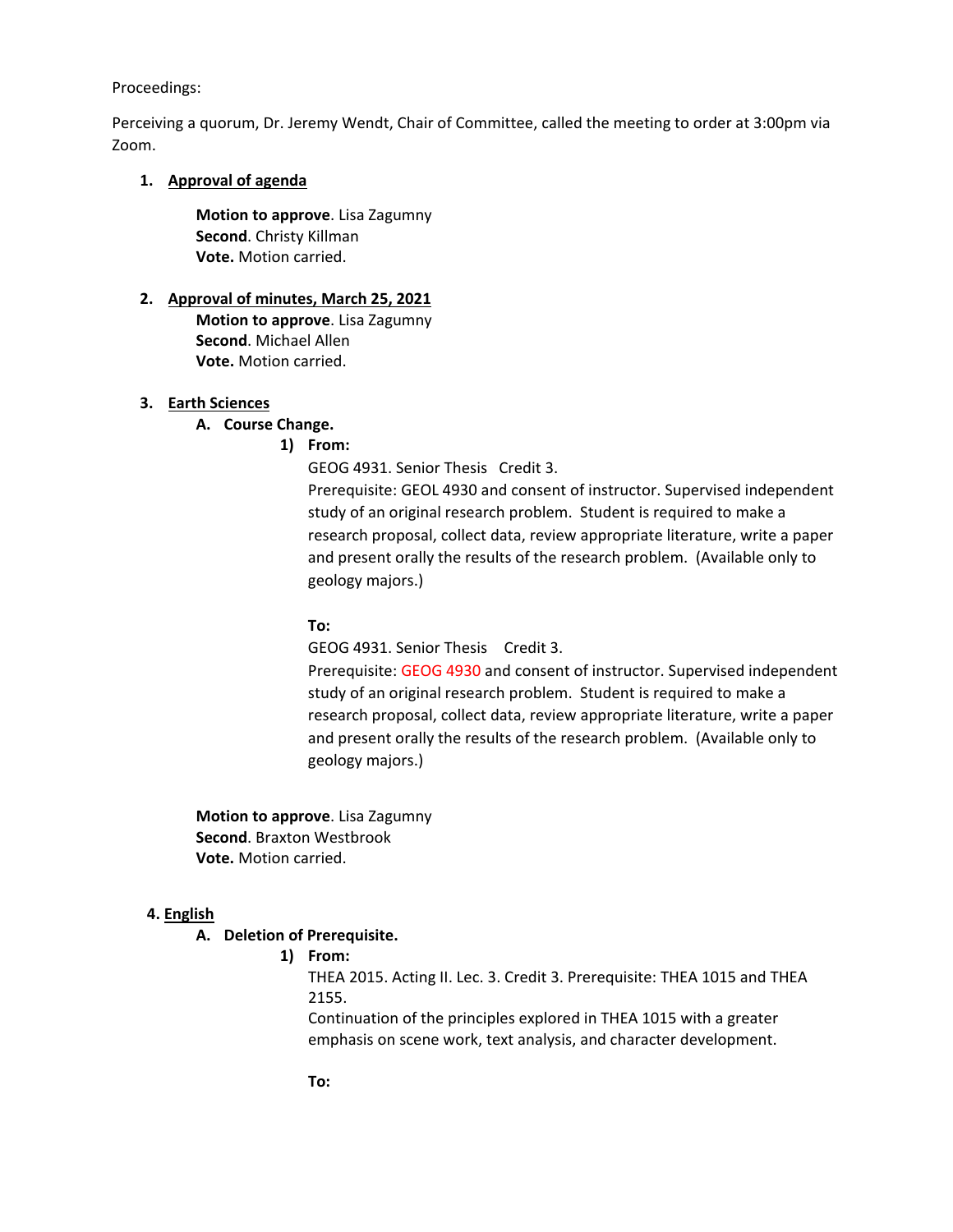THEA 2015. Acting II. Lec. 3 Credit 3. Prerequisite: THEA 1015. Continuation of the principles explored in THEA 1015 with a greater emphasis on scene work, text analysis, and character development.

**Motion to approve**. Lisa Zagumny **Second**. Braxton Westbrook **Vote.** Motion carried.

## **5. Computer Science**

### **A. Catalog/Prerequisite Changes.**

**1)** CSC 3220 – Fundamentals of Data Science

## **From**:

Prerequisite: MATH 2010, MATH 3070 or MATH 3470 or MATH 4470 (5470), CSC 2220, CSC 3300, and C or better in CSC 1310. CSC 3300 and MATH 2010 may be taken concurrently.

#### **To:**

Prerequisite: MATH 3070 or MATH 3470 or MATH 4470 (5470), CSC 2220, and C or better in CSC 1310. MATH 3070 or MATH 3470 or MATH 4470 (5470) may be taken concurrently.

**2)** CSC 4220 – Data Mining and Machine Learning

#### **From:**

Prerequisite: CSC 2400 and CSC 3220.

#### **To:**

Prerequisite: MATH 3070 or MATH 3470 or MATH 4470 (5470), MATH 2010, and CSC 2400

**3)** CSC 4260 – Advanced Data Science and Applications

## **From**:

Prerequisite: CSC 3220 and CSC 4220.

#### **To**:

Prerequisite: CSC 3220, CSC 3300, and MATH 2010.

**4)** Replace the 5-credit hour CSC Elective requirement in the second semester of the senior year with a 3-credit hour CSC Elective requirement and a 2 credit hour Elective requirement.

**Motion to approve**. Lisa Zagumny **Second**. Braxton Westbrook **Vote.** Motion carried

**6. Economics, Finance, and Marketing**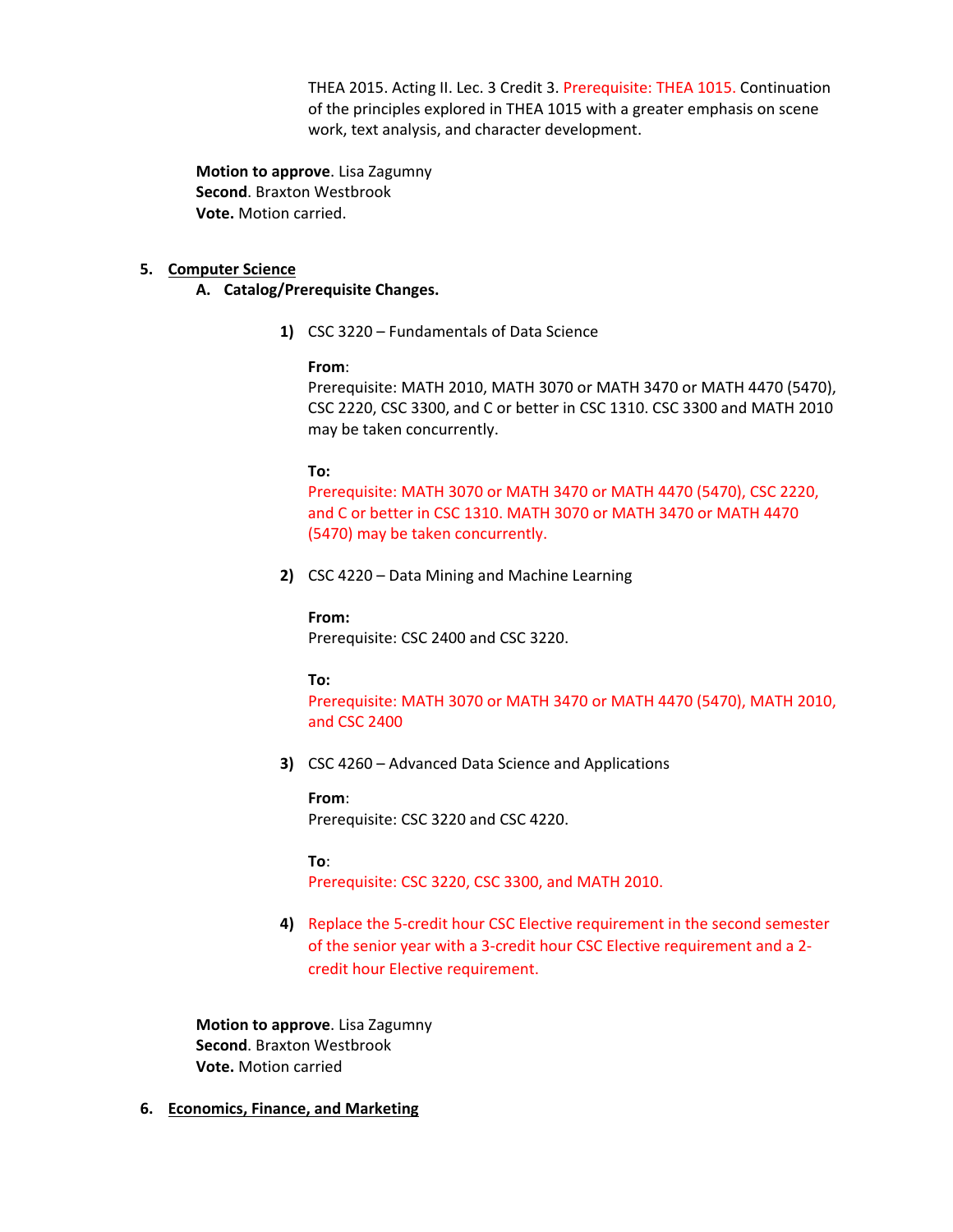## **A. General Course Requirement Changes.**

- **1)** Remove the ECON3320/3810/3820 requirement from the General Course requirements of the B.S.B.A. Our arguments for this request are the following:
	- a. ECON3810/3820 are intermediate courses specifically designed for economics majors. Their relatively high level of theoretical abstraction makes them poorly suited for a general course requirement;
	- b. A significant number of topics that are covered in ECON3320 are already covered in ECON2020, such as the structure of the financial system, the role of money in the economy, the behavior of interest rates, central banks and the Federal Reserve System, the money supply process, aggregate demand and aggregate supply, and monetary policy theory;
	- c. A reallocation of resources from ECON3320 to other courses, such as ECON2020 or a major elective, will benefit our lower-level students by reducing the number of Principles sections taught by part-time/adjunct faculty and our upper-level students by offering them more options for electives;

This change will impact the following majors in the Bachelor of Science in Business Administration degree program, and hours will be adjusted as indicated:

- Finance (add 3 hours of Business Elective)
- Marketing (add 3 hours of Business Elective)
- Business and Information Technology (add 3 hours of Business Elective)
	- Business Intelligence and Analytics concentration (add 3 hours of General Elective)
- Business Management
	- General Management concentration (add 3 hours of General Elective)
	- Human Resource Management concentration (add 3 hours of General Elective)
	- Production / Operations Management concentration (add 3 hours of General Elective)

(This change has already been made in the Accounting major via previous memo.)

**Motion to approve**. Lisa Zagumny **Second**. Michael Allen **Vote.** Motion carried

- **B. Addition of Courses.**
	- **1)** ECON 4700 Game Theory Lec. 3. Credit 3.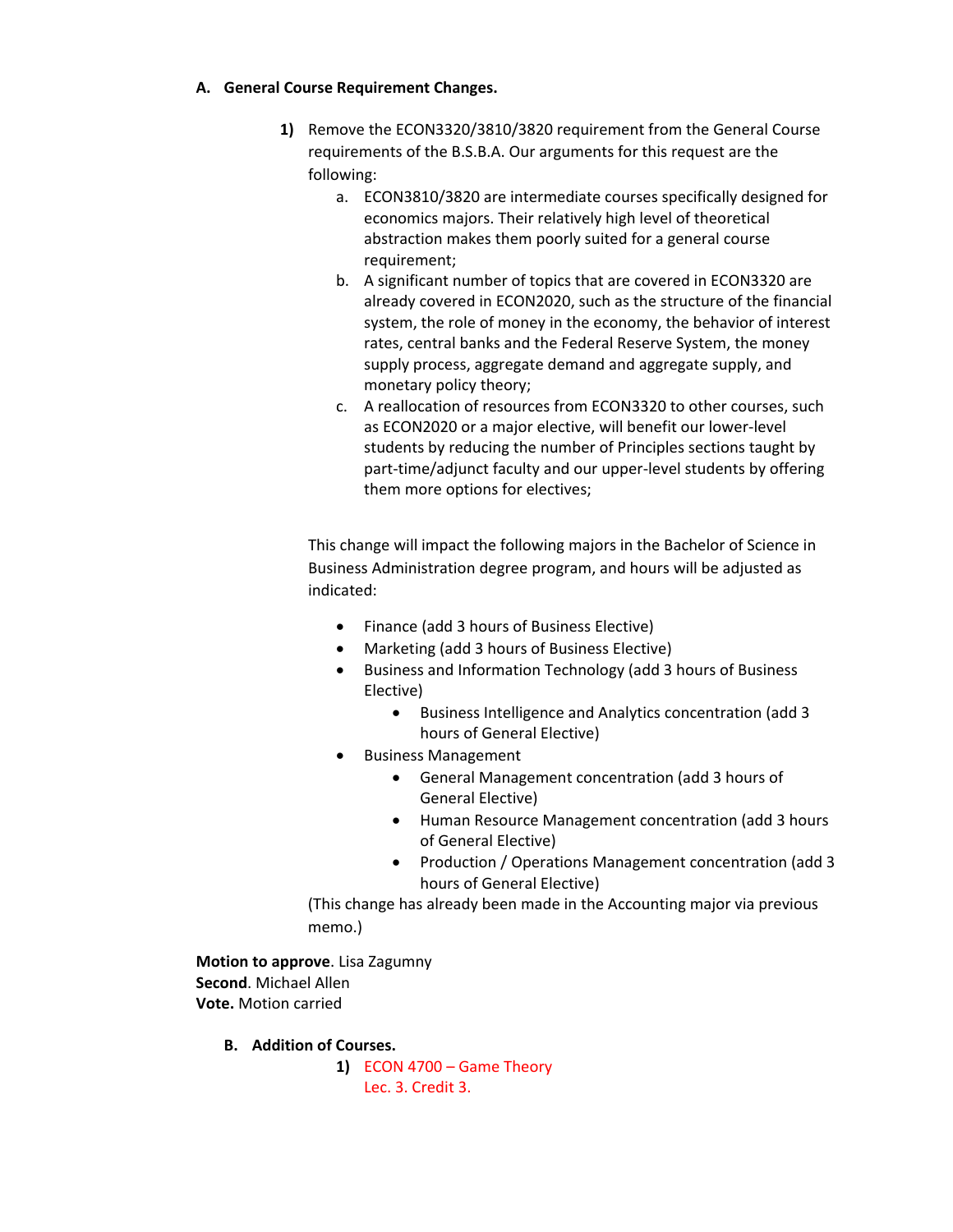Pre-requisite: MATH 1830 or MATH 1845 or MATH 1910 or consent of instructor. Analysis of strategic decision-making. Sequential games, simultaneous games, mixed-strategy equilibrium, Bayesian games, signaling games, collective action games, repeated games, mechanism design, and evolutionary games.

**2)** MKT 4200 – Marketing Analytics

Lec. 3. Credit 3. Pre-requisite: MKT 3400 and ECON 3610 or consent of instructor. Application of data science to marketing decisions, with emphasis on data visualization, pricing, forecasting, market segmentation, A/B testing, conjoint analysis, retailing, and advertising.

**Motion to approve**. Lisa Zagumny **Second**. Braxton Westbrook **Vote.** Motion carried

## **7. Decision Sciences and Management**

**A. Elective Changes.** 

Students in the Business Management – General Management Concentration are required to take 3 hours of DS Electives in addition to 12 other hours of DS classes (DS2810, DS3520, DS3620, DS3841). We have a limited number of DS electives appropriate for General Management students, so we would like to remove this requirement and allow students to take any Business course as an elective.

**Motion to approve**. Lisa Zagumny **Second**. Darron Smith **Vote.** Motion carried

# **8. Music**

## **A. New Degree Proposal.**

The Tennessee Tech School of Music currently offers Bachelor's degrees in music education and music performance, as well as four minors: music history, music performance, music technology, and music theory & composition. While these degree programs continue to be successful, there is a growing need for a new program that provides students with greater curricular flexibility, broader content, and training for careers that don't fit the traditional models of music education and performance. The purpose of this program is to broaden the educational opportunities and graduation pathways for students seeking an accredited degree in music.

The School of Music seeks to add the Bachelor of Science degree to expand degree offerings in the College of Fine Arts and create new interdisciplinary collaborations with STEM programs. This new degree will provide opportunities for students who wish to acquire a liberal arts degree while also receiving strong musical training. In addition, it will serve transfer students and/or students not wishing or unable to complete the requirements of the rigorous professional Bachelor of Music degrees, which have little curricular flexibility; thus, we anticipate higher student retention and enrollment as a result of this new degree offering.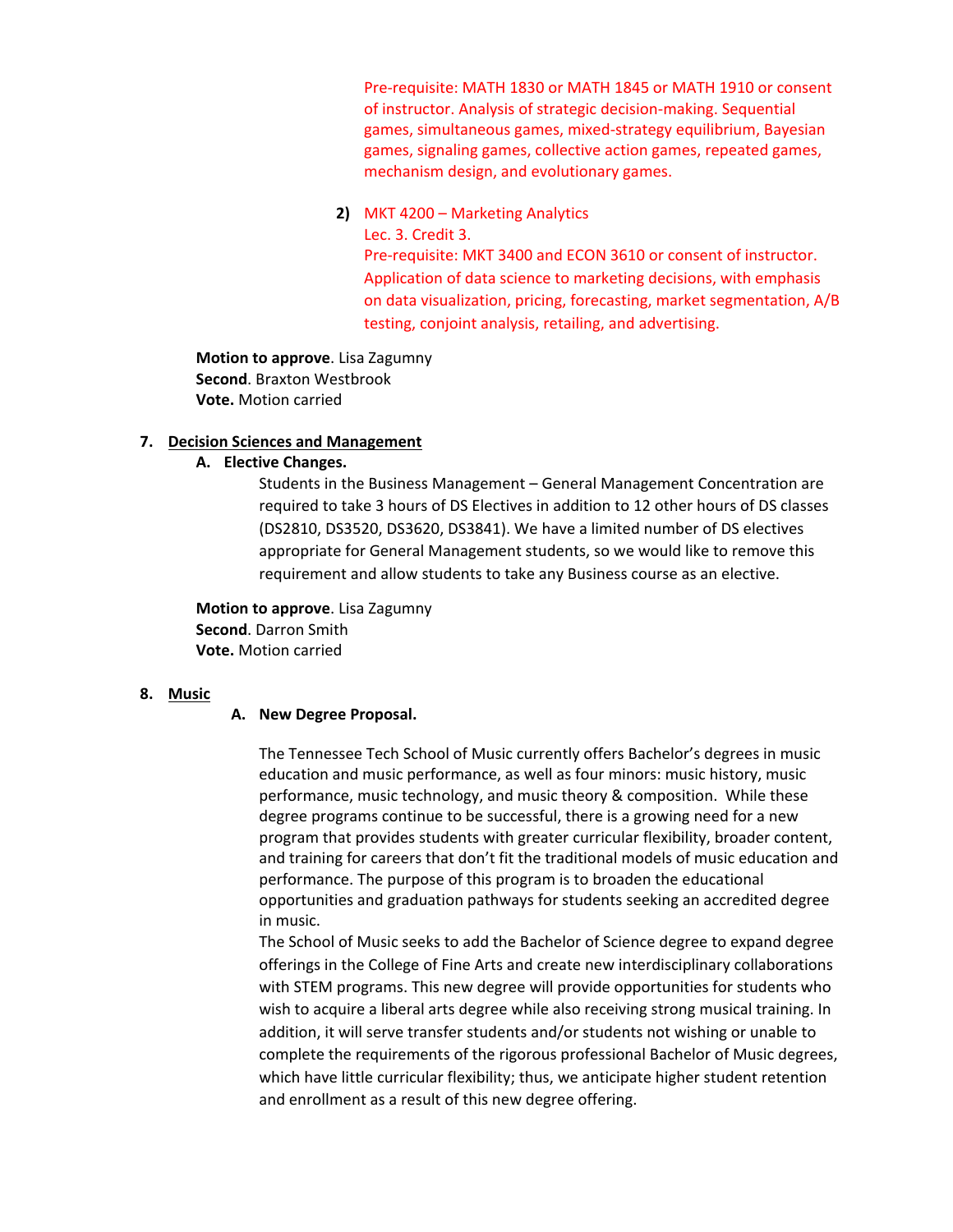Currently, the BM degree in music education is Tennessee Tech's most popular music degree program. Unfortunately, the licensure benchmarks that occur during the junior year have been problematic for many students, contributing to a low School of Music retention rate of 61.5% over the last four years. Retention issues among the junior and senior class are overwhelmingly attributed to failing the PRAXIS subject assessment tests. The proposed BS degree will provide these students the opportunity to graduate with a music degree, rather than being forced to change academic disciplines.

As the music industry has evolved, the traditional BM degrees in music education and music performance can have a seemingly narrow focus. For this reason, this BS degree will create natural and less restrictive opportunities for collaboration with Tennessee Tech's strong STEM programs. Students will be given the tools to creatively marry their artistic background with their love of science, technology, engineering, and math. This STEM collaboration could take form in several possible areas, most notably Live Sound Engineering.

Conversely, the proposed degree plan may have the potential to appeal to STEM students who may choose to double-major and/or for whom the STEM specific program, ultimately, might not suit well. Thus, the proposed BS is the more logical and appropriate degree offering given the STEM focus and culture of TN Tech. This contemporary, wide-ranging, and interdisciplinary approach, will prepare students for numerous career paths of the ever-changing music industry. Further, the COVID-19 pandemic has had a profound impact on many music education and performance-based positions. While these affects are hopefully temporary, there will certainly be long-term implications and permanent re-structing of many traditional career paths in music.

The curricular flexibility of the BS degree allows students to pursue a minor in a complementary field of study. This flexibility enables students to further diversify their skillset while also maintaining eligibility for Federal Financial Aid. Currently, our BM degrees are void of electives, eliminating the possibility of Federal Financial Aid for any courses outside of the BM music curriculums. The BS degree will provide the mechanism to offer curricular flexibility alongside the financial support that many of our students require.

**Motion to approve**. Lisa Zagumny **Second**. Braxton Westbrook **Vote.** Motion carried

#### **9. Communication**

#### **A. Course Deletion/Course Changes/Addition of New Minor.**

**1) Journalism Program Course Deletion** 

#### UNIV 1020 First-Year Connections Credit 1.

**2) Deletion/Addition of Journalism Courses:**

**Delete:** JOUR 4843 (5843) Special Problems Credit 3. JOUR 4846 (5846) Special Problems Credit 6. JOUR 4849 (5849) Special Problems Credit 9.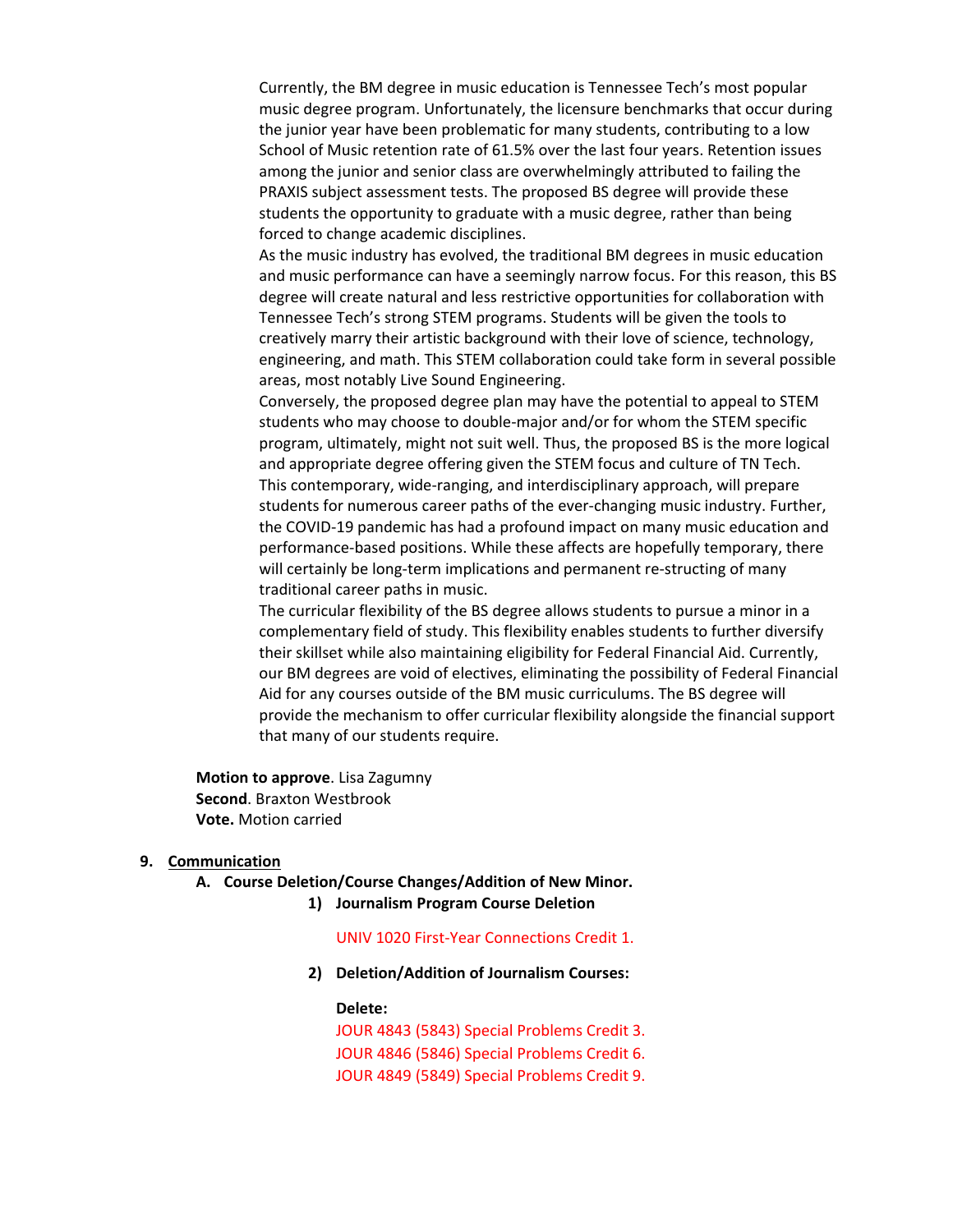Prerequisite: Senior standing or consent of instructor. JOUR 2200 is a prerequisite for all other journalism courses. Independent work in mass media research and/or writing related to student academic and career goals.

### **Add:**

JOUR 4840 (5840) Independent Study Credit 1, 2, 3. JOUR 4841 (5841) Independent Study Credit 1, 2, 3. JOUR 4842 (5842) Independent Study Credit 1, 2, 3.

Prerequisite: Senior standing or consent of instructor and JOUR 2200. Independent study of an approved topic (area) within mass media research and/or writing related to student academic and career goals under the supervision of a member of the journalism faculty. Up to nine credit hours may be earned by independent study.

\**Friendly Amendment: JOURN 4840 was already in Banner. Dr. Sharon Huo approved the changes. The following changes have been made to the addition of courses:*

> *From: JOUR 4840 (5840) Independent Study Credit 1, 2, 3. JOUR 4841 (5841) Independent Study Credit 1, 2, 3. JOUR 4842 (5842) Independent Study Credit 1, 2, 3.*

> *To: JOUR 4870 (5870) Independent Study Credit 1, 2, 3. JOUR 4871 (5871) Independent Study Credit 1, 2, 3. JOUR 4872 (5872) Independent Study Credit 1, 2, 3.*

#### **3) Corrections and Updates**

- a. Change to the Visual Communication emphasis area i. Add JOUR 3370 Fundamentals of Photojournalism
- b. Change to the Digital Electronic and Multi-Media Multimedia Production emphasis area i. Add JOUR 3370 Fundamentals of Photojournalism
- c. Change to the Sports Multi-Media Multimedia Communication emphasis area
	- i. Add JOUR 3370 Fundamentals of Photojournalism
- d. Change to Writing: Fiction/Non-Fiction emphasis area i. Delete JOUR4843 (5843) Special Problems Credit 3.

*\* Friendly Amendment: Number 3, b, the name to the emphasis area was incorrect. It should have been Digital Multimedia Production instead of Digital and Electronic Multi-Media. Also, Number 3, c, the name of the emphasis area was incorrect. It should have been Sports Multimedia Communication not Sports Multi-Media Communication. In addition, number 3, d, should not have been added to the memo. This needs to be disregarded.*